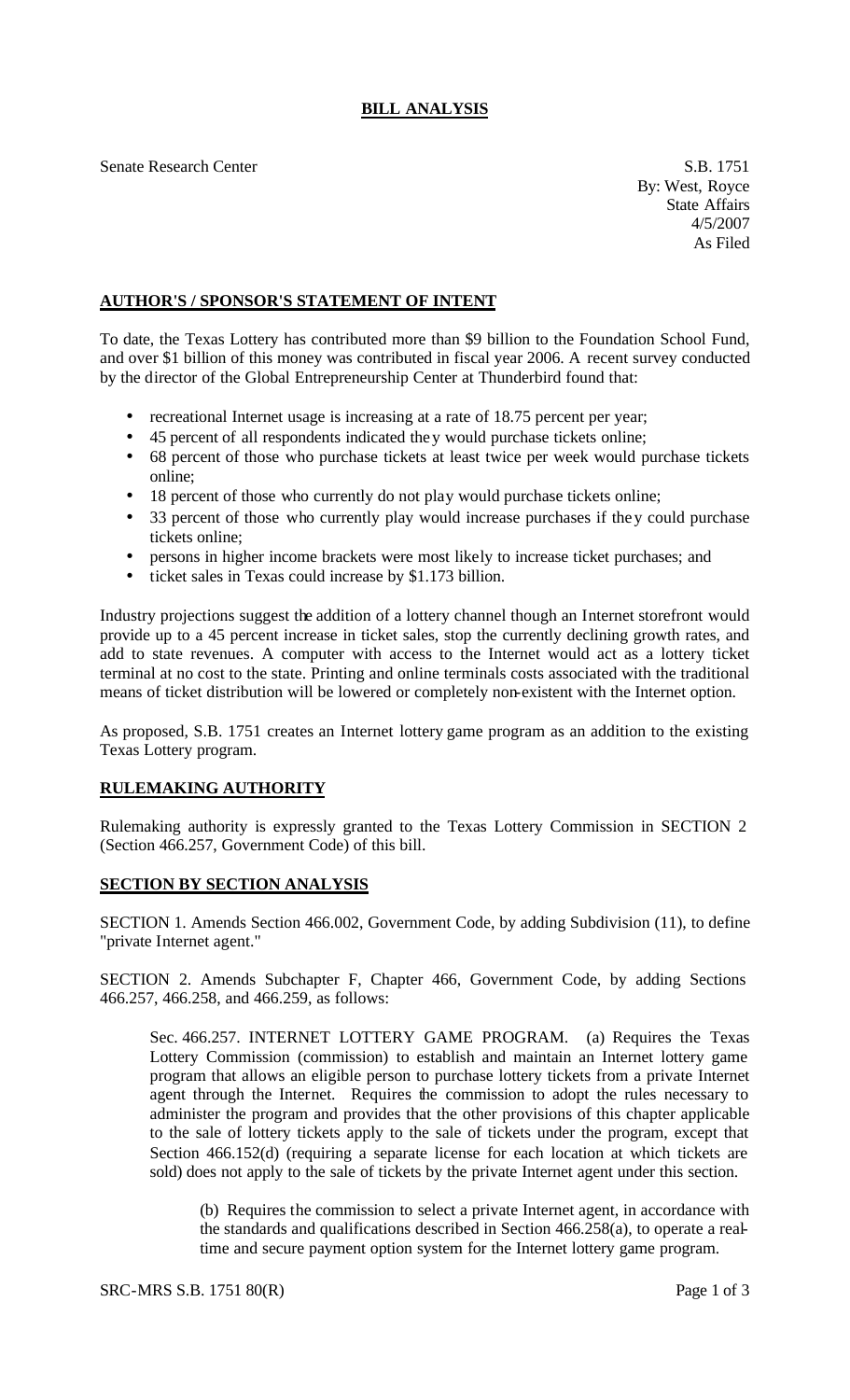(c) Requires the commission to offer for purchase over the Internet and through an electronic distribution channel tickets for each Lotto lottery game that involves a drawing and each multijurisdiction lottery game offered by the commission.

(d) Requires a person who purchases a ticket through the Internet lottery game program to be notified electronically of the amount of any prize the person wins in connection with that ticket. Requires a prize in an amount less than \$600 to be deposited directly into the winner's bank account and authorizes a payment of a prize in an amount of \$600 or more to be made only by the director.

(e) Requires the commission to determine which games are authorized to be played online and to limit the persons authorized to purchase tickets online to only eligible residents of this state in compliance with the federal Unlawful Internet Gambling Enforcement Act of 2006.

(f) Requires the commission, by rule and in compliance with the federal Unlawful Internet Gambling Enforcement Act of 2006, to develop a procedure to verify that a person is 18 years of age or older before the person is authorized to establish an individual online lottery account and purchase lottery tickets through the Internet lottery game program. Requires the commission to adopt standards to prevent the unauthorized use of individual online lottery accounts.

(g) Authorizes the commission, by rule, to establish limitations on the amount or number of monthly purchases that is authorized to be made through any individual online lottery account.

Sec. 466.258. OPERATION OF INTERNET LOTTERY GAME PROGRAM. (a) Requires the commission to contract with a private Internet agent to offer for purchase from the private Internet agent lottery tickets through the Internet. Sets forth the required qualifications for a private Internet agent.

(b) Requires the private Internet agent, with the cooperation and approval of the commission, to develop procedures to establish individual online lottery accounts and unique identification numbers for each player purchasing tickets from a private Internet agent through the Internet and to verify the age and address of the player and the payment method used by the player.

(c) Authorizes the private Internet agent to collect a reasonable transaction fee from each player who establishes an individual online lottery account and purchases a lottery ticket through that account and entitles the agent to an incentive bonus for selling a winning ticket as approved and provided by this chapter and commission rule.

(d) Requires the private Internet agent to deliver to the commission the money collected from Internet transactions for the sale of a lottery ticket under the Internet lottery game program within 48 hours of the agent's receipt of the money. Requires the agent to deliver to the commission records of each transaction on a real-time basis or as otherwise required by the commission and to deduct the agent's fees before delivering the money to the commission.

(e) Provides that, notwithstanding Section 466.151(a), the private Internet agent is not required to be licensed as a sales agent to sell lottery tickets under the Internet lottery game program.

Sec. 466.259. INDIVIDUAL LOTTERY ACCOUNT. (a) Authorizes a person who is eligible to purchase a lottery ticket through the Internet lottery game program to create a secure individual online lottery account that is accessible through the Internet or by other secure electronic means and to apply for an account in a certain manner.

(b) Requires a sales agent or the private Internet agent to provide an application form for an individual online lottery account to a person who requests an